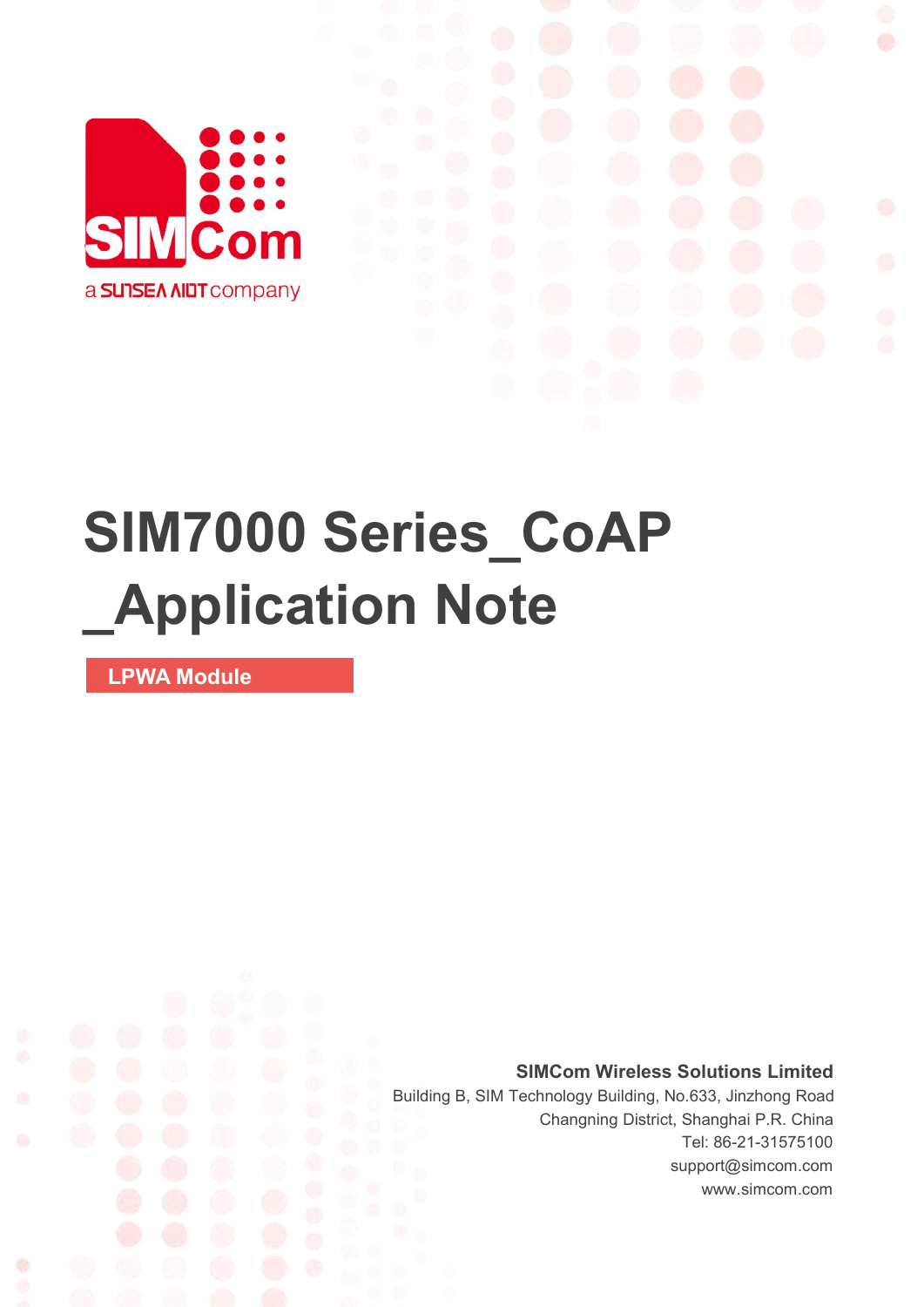

| <b>Document Title:</b> | CoAP_Application Note<br>M7000 Series |
|------------------------|---------------------------------------|
| <b>Version:</b>        |                                       |
| $\sqrt{5}$             | 'በ19 በ7 28                            |
|                        |                                       |

#### **GENERAL NOTES**

SIMCOM OFFERS THIS INFORMATION AS A SERVICE TO ITS CUSTOMERS. TO SUPPORT APPLICATION AND ENGINEERING EFFORTS THAT USE THE PRODUCTS DESIGNED BY SIMCOM. THE INFORMATION PROVIDED IS BASED UPON REQUIREMENTS SPECIFICALLY PROVIDED TO SIMCOM BY THE CUSTOMERS. SIMCOM HAS NOT UNDERTAKEN ANY INDEPENDENT SEARCH FOR ADDITIONAL RELEVANT INFORMATION, INCLUDING ANY INFORMATION THAT MAY BE IN THE CUSTOMER'S POSSESSION. FURTHERMORE, SYSTEM VALIDATION OF THIS PRODUCT DESIGNED BY SIMCOM WITHIN A LARGER ELECTRONIC SYSTEM REMAINS THE RESPONSIBILITY OF THE CUSTOMER OR THE CUSTOMER'S SYSTEM INTEGRATOR. ALL SPECIFICATIONS SUPPLIED HEREIN ARE SUBJECT TO CHANGE.

#### **COPYRIGHT**

THIS DOCUMENT CONTAINS PROPRIETARY TECHNICAL INFORMATION WHICH IS THE PROPERTY OF SIMCOM WIRELESS SOLUTIONS LIMITED COPYING, TO OTHERS AND USING THIS DOCUMENT, ARE FORBIDDEN WITHOUT EXPRESS AUTHORITY BY SIMCOM. OFFENDERS ARE LIABLE TO THE PAYMENT OF INDEMNIFICATIONS. ALL RIGHTS RESERVED BY SIMCOM IN THE PROPRIETARY TECHNICAL INFORMATION , INCLUDING BUT NOT LIMITED TO REGISTRATION GRANTING OF A PATENT , A UTILITY MODEL OR DESIGN. ALL SPECIFICATION SUPPLIED HEREIN ARE SUBJECT TO CHANGE WITHOUT NOTICE AT ANY TIME.

#### **SIMCom Wireless Solutions Limited**

Building B, SIM Technology Building, No.633 Jinzhong Road, Changning District, Shanghai P.R. China Tel: +86 21 31575100

Email: [simcom@simcom.com](mailto:simcom@simcom.com)

#### **For more information, please visit:**

<https://www.simcom.com/download/list-863-en.html>

**For technical support, or to report documentation errors, please visit:** https://www.simcom.com/ask/ or email to: [support@simcom.com](mailto:support@simcom.com)

*Copyright © 2020 SIMCom Wireless Solutions Limited All Rights Reserved.*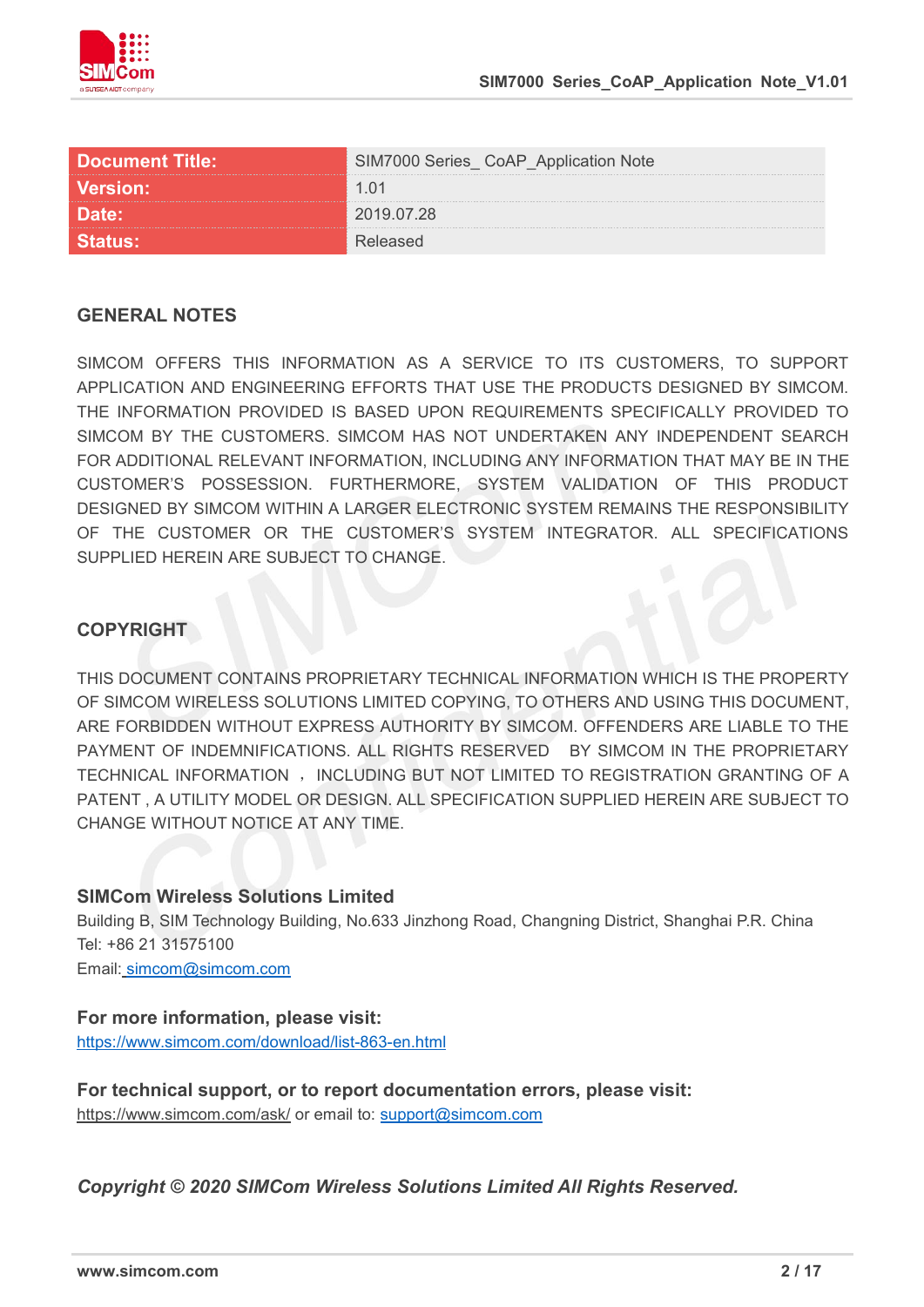

## <span id="page-2-0"></span>**About Document**

## <span id="page-2-1"></span>**Version History**

| <b>Version Date</b> |                           | <b>Owner</b> What is new           |
|---------------------|---------------------------|------------------------------------|
| V1.00               |                           | 2019.05.03 Wei.zhang First Release |
| V1.01               | 2020.07.28 Wenjie.Lai All |                                    |

## <span id="page-2-2"></span>**Scope**

**This document applies to the following products**

| <b>Name</b>                            | <b>vpe</b>         | Size(mm) | <b>Comments</b> |
|----------------------------------------|--------------------|----------|-----------------|
| SIM7000E/C/A/G                         | Cat-M1(/NB1/EGPRS) | 24*24    |                 |
| <b>SIM7000E-N</b><br><b>SIM7000C-N</b> | NB1                | $24*24$  |                 |
|                                        |                    |          |                 |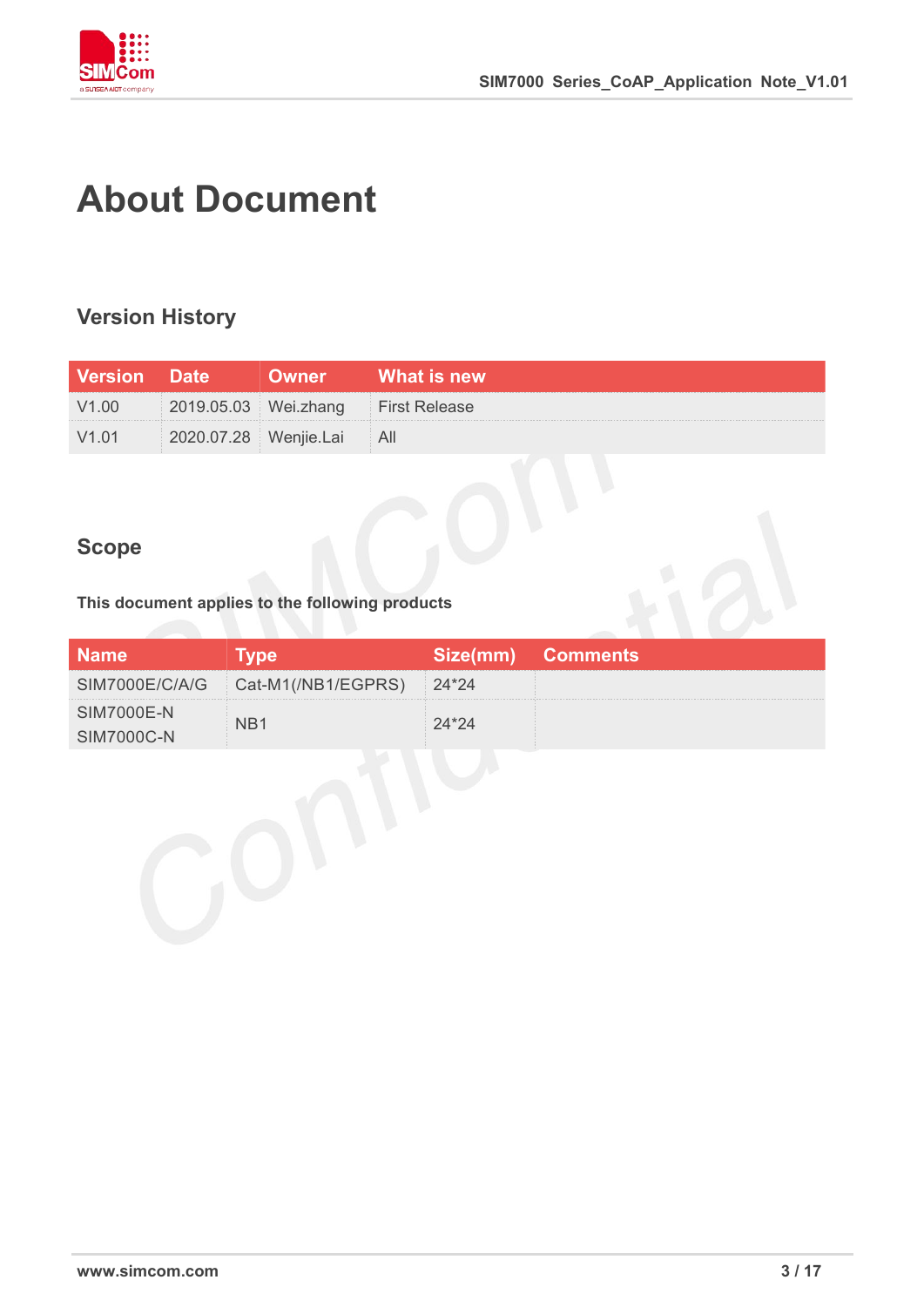

## <span id="page-3-0"></span>**Contents**

| 1                       |     |                           |  |
|-------------------------|-----|---------------------------|--|
|                         | 1.1 |                           |  |
|                         | 1.2 |                           |  |
|                         | 1.3 |                           |  |
| $\mathbf 2$             |     |                           |  |
|                         | 2.1 |                           |  |
| $\overline{\mathbf{3}}$ |     |                           |  |
|                         | 3.1 |                           |  |
|                         | 3.2 |                           |  |
|                         | 3.3 |                           |  |
|                         | 3.4 |                           |  |
|                         | 3.5 |                           |  |
|                         | 3.6 |                           |  |
|                         | 3.7 |                           |  |
| 4                       |     |                           |  |
|                         | 4.1 |                           |  |
|                         | 4.2 | APN Manual configuration. |  |
| 5                       |     |                           |  |
|                         |     |                           |  |
|                         |     |                           |  |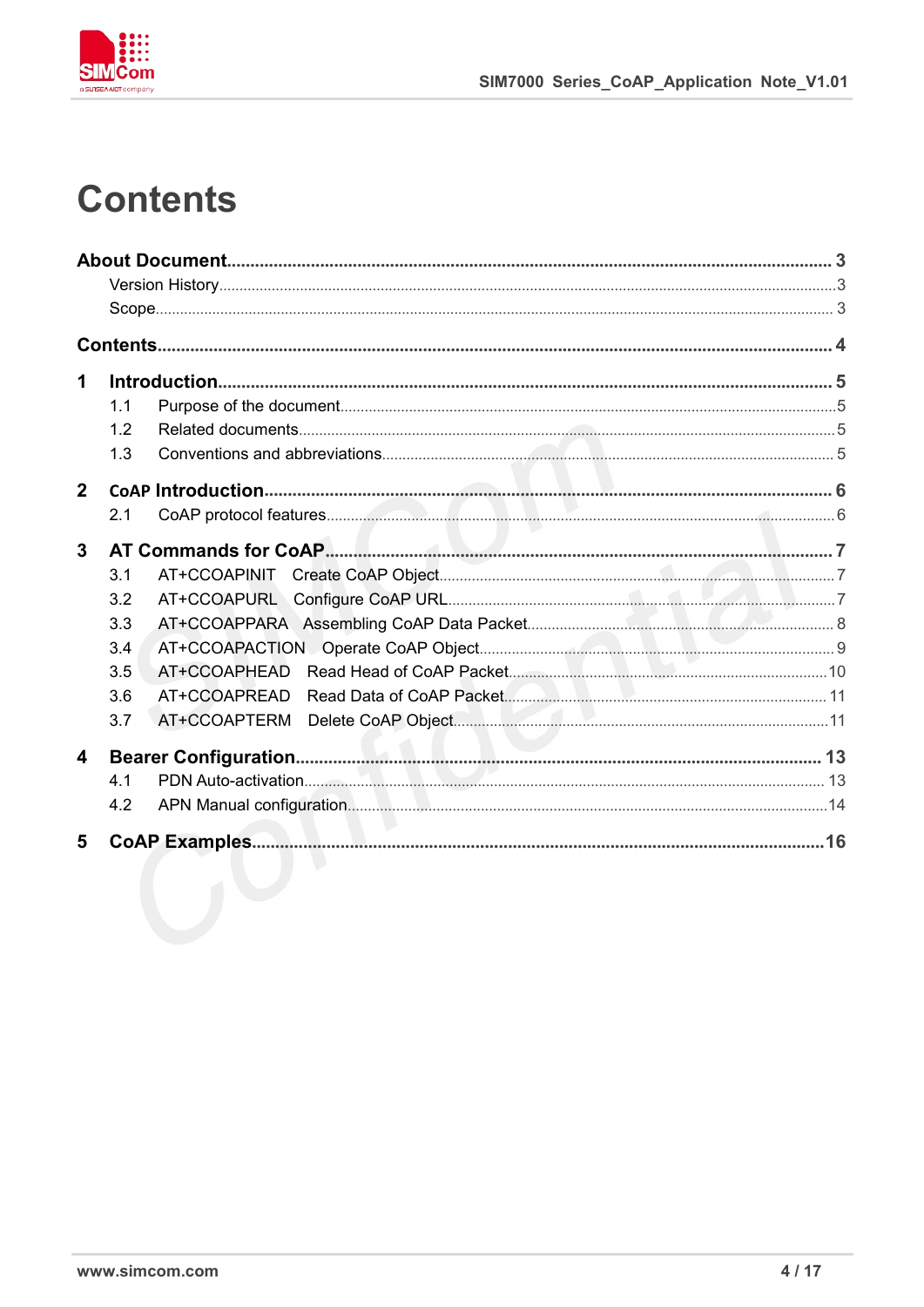

## <span id="page-4-0"></span>**1 Introduction**

## <span id="page-4-1"></span>**1.1 Purpose of the document**

Based on module AT command manual, this document will introduce CoAP application process.

Developers could understand and develop application quickly and efficiently based on this document.

### <span id="page-4-2"></span>**1.2 Related documents**

[1] SIM7000 Series AT Command Manual

## <span id="page-4-3"></span>**1.3 Conventions and abbreviations**

In this document, the GSM engines are referred to as following term:

- ME (Mobile Equipment);
- MS (Mobile Station);
- TA (Terminal Adapter);
- DCE (Data Communication Equipment) or facsimile DCE (FAX modem, FAX board);

In application, controlling device controls the GSM engine by sending AT Command via its serial interface. The controlling device at the other end of the serial line is referred to as following term:

- **•** TE (Terminal Equipment);
- DTE (Data Terminal Equipment) or plainly "the application" which is running on an embedded system;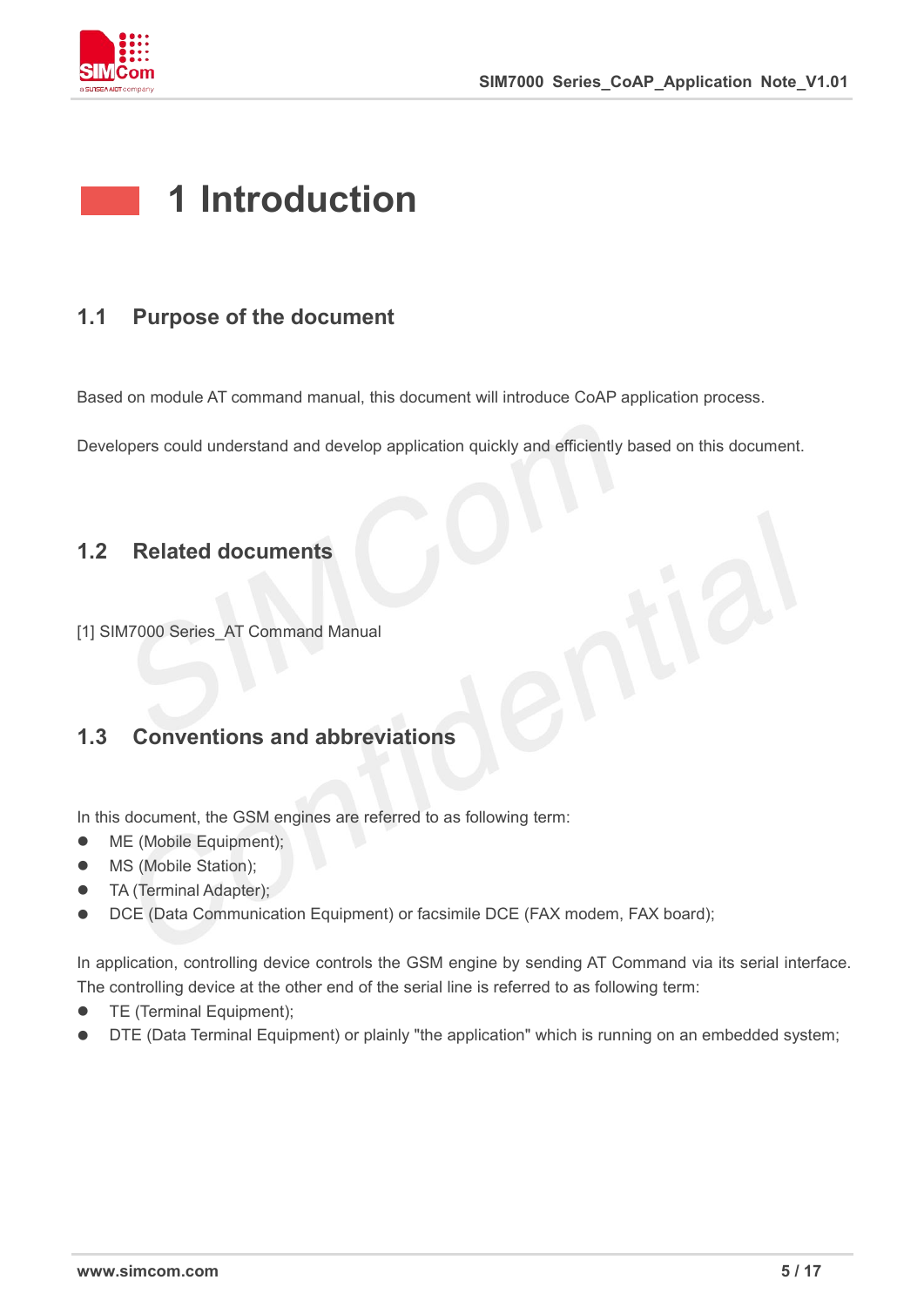

## <span id="page-5-0"></span>**2 CoAP Introduction**

In the IoT application, there is a network between the device and the device, and they need to communicate with each other. However, because IoT devices are usually resource-constrained, limited CPU capacity, limited RAM, limited flash, and limited network bandwidth, the CoAP (Constrained Application Protocol) protocol borrows the HTTP protocol mechanism and simplifies for such special scenarios. The protocol Packet format. The communication between IoT devices is succinctly realized.

### <span id="page-5-1"></span>**2.1 CoAP protocol features**

- Based on message model, four message types are defined, and the message is the data communication carrier, and the data communication between devices is realized by exchanging network messages.
- The operation of the CoAP Server cloud device resource is completed by the request and response mechanism. Similar to HTTP, the device can operate the server resource through four request methods (GET, PUT, POST, DELETE). The request and response packets are placed in the CoAP message for transmission.
- Message-based two-way communication (M2M), both the CoAP Client and the CoAP server can send requests to each other independently. Both parties can be in the client or server role.
- The protocol packet is lightweight and has a minimum length of only 4B.
- Support reliable transmission,data retransmission, block transmission. Ensure that data arrives reliably
- Support IP multicast, which can send requests to multiple devices at the same time (such as CoAP client search for CoAP Server)
- Non-long connection communication for low power IoT scenarios.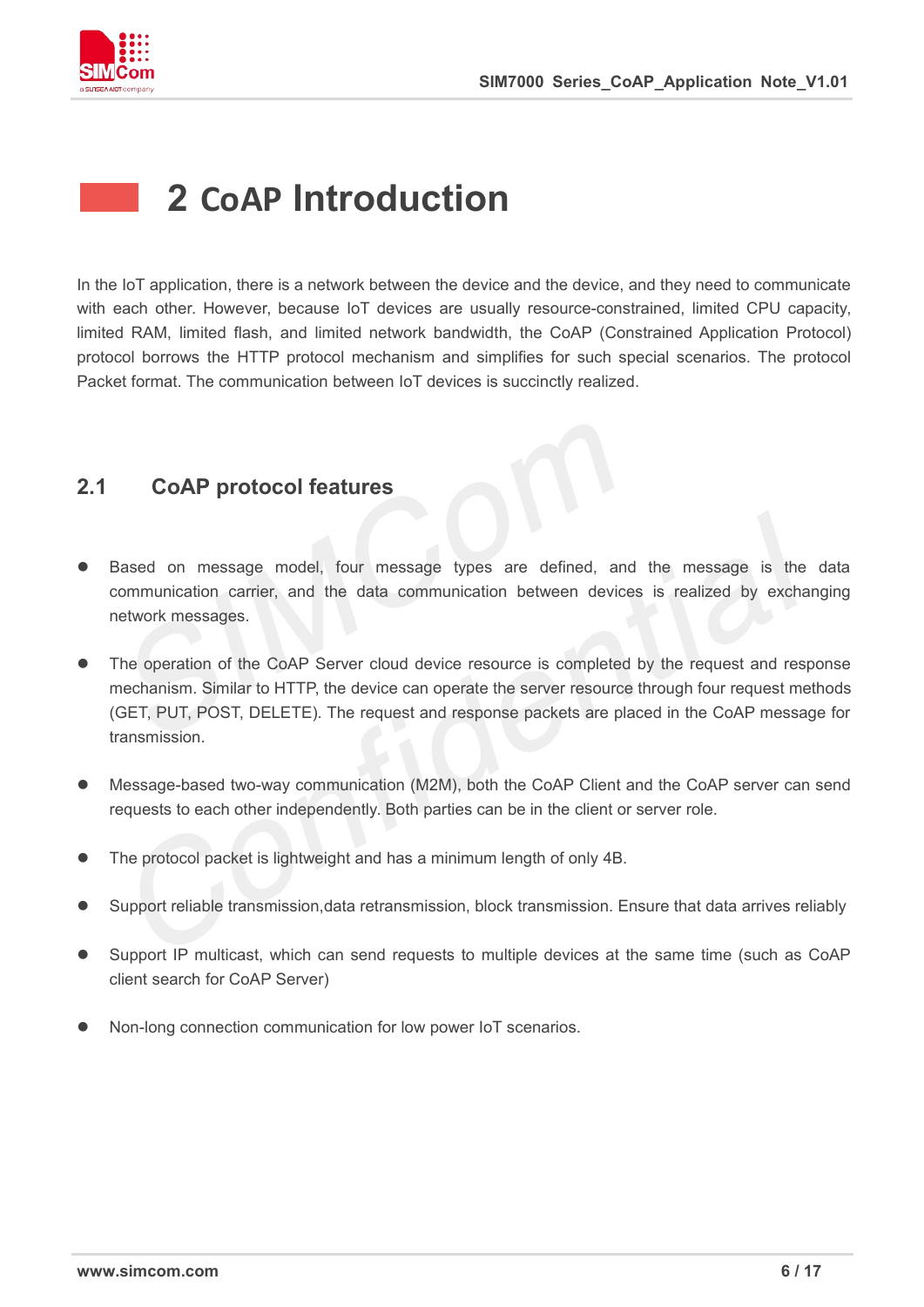

 $\sim 10^{-1}$ 

## <span id="page-6-0"></span>**3 AT Commands for CoAP**

| <b>AT Command</b>     | <b>Description</b>          |
|-----------------------|-----------------------------|
| <b>AT+CCOAPINIT</b>   | Create CoAP object          |
| <b>AT+CCOAPURL</b>    | Configure CoAP URL          |
| <b>AT+CCOAPPARA</b>   | Assembling CoAP data Packet |
| <b>AT+CCOAPACTION</b> | Operate CoAP object         |
| <b>AT+CCOAPHEAD</b>   | Read head of CoAP packet    |
| <b>AT+CCOAPREAD</b>   | Read data of CoAP Packet    |
| <b>AT+CCOAPTERM</b>   | Delete CoAP object          |

## <span id="page-6-1"></span>**3.1 AT+CCOAPINIT Create CoAP Object**

| <b>AT+CCOAPINIT Create CoAP Object</b> |                    |
|----------------------------------------|--------------------|
| <b>Test Command</b>                    | Response           |
| <b>AT+CCOAPINIT=?</b>                  | <b>OK</b>          |
|                                        | Response           |
| <b>Execution Command</b>               | $\triangleleft$ OK |
| <b>AT+CCOAPINIT</b>                    | or                 |
|                                        | <b>ERROR</b>       |
| Example                                | AT+CCOAPINIT       |
|                                        |                    |

## <span id="page-6-2"></span>**3.2 AT+CCOAPURL Configure CoAP URL**

|                                      | AT+CCOAPURL Configure CoAP URL                                                     |
|--------------------------------------|------------------------------------------------------------------------------------|
| <b>Test Command</b><br>AT+CCOAPURL=? | Response<br>+CCOAPURL: <scheme>://<host>:<port>/<uri></uri></port></host></scheme> |
|                                      | nĸ                                                                                 |
| <b>Write Command</b>                 | Response                                                                           |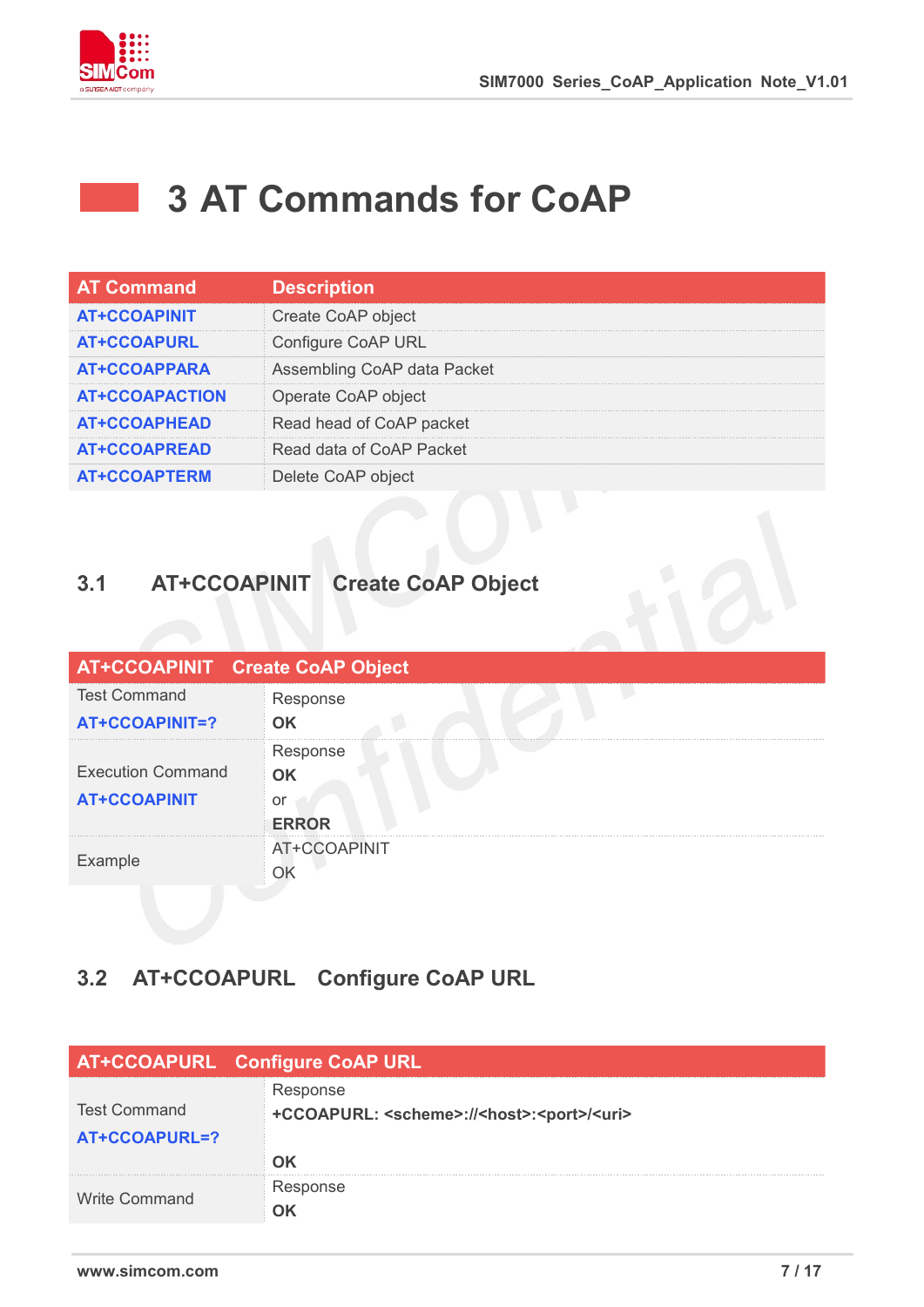

| AT+CCOAPURL= <sch<br>eme&gt;://<host>[:<port>]</port></host></sch<br> | or<br><b>ERROR</b>                                       |  |
|-----------------------------------------------------------------------|----------------------------------------------------------|--|
| $\sqrt{\frac{1}{2}}$                                                  | <b>Parameters</b>                                        |  |
|                                                                       | <scheme> Current only CoAP</scheme>                      |  |
|                                                                       | Server name or address of remote server<br><host></host> |  |
|                                                                       | <port> Server port of remote CoAP server</port>          |  |
|                                                                       | Resource (Once effective)<br>$\langle$ uri $\rangle$     |  |
|                                                                       | AT+CCOAPURL="coap://198.181.39.174"                      |  |
| Example                                                               |                                                          |  |

## <span id="page-7-0"></span>**3.3 AT+CCOAPPARA Assembling CoAP Data Packet**

|                                                                                                                                                                             | AT+CCOAPPARA Assembling CoAP Data Packet                                                                                                                                                                                                                                                                                                                                                                                                                                                                                                                                                                                                                                                                                                                                                |
|-----------------------------------------------------------------------------------------------------------------------------------------------------------------------------|-----------------------------------------------------------------------------------------------------------------------------------------------------------------------------------------------------------------------------------------------------------------------------------------------------------------------------------------------------------------------------------------------------------------------------------------------------------------------------------------------------------------------------------------------------------------------------------------------------------------------------------------------------------------------------------------------------------------------------------------------------------------------------------------|
| <b>Test Command</b><br>AT+CCOAPPARA=?                                                                                                                                       | Response<br>+CCOAPPARA: code, <hex value=""><br/>+CCOAPPARA: type,(("CON"),("NON"),("ACK"),("RST"))<br/>+CCOAPPARA: mid,<dec_value><br/>+CCOAPPARA: token, ((0-ascii code), (1-hex code)), <value><br/>+CCOAPPARA: content-format,<dec value=""><br/>+CCOAPPARA: accept,<dec_value><br/>+CCOAPPARA: uri-path,((0-ascii code),(1-hex code)),<value><br/>+CCOAPPARA: uri-query, ((0-ascii code), (1-hex code)), <value><br/>+CCOAPPARA: etag, ((0-ascii code), (1-hex code)), <value><br/>+CCOAPPARA: observe, &lt; dec_value&gt;<br/>+CCOAPPARA: max-age,<dec_value><br/>+CCOAPPARA: size,<dec_value><br/>+CCOAPPARA: payload, ((0-ascii code), (1-hex code)), <value><br/><b>OK</b></value></dec_value></dec_value></value></value></value></dec_value></dec></value></dec_value></hex> |
| <b>Write Command</b><br>AT+CCOAPPARA= <na<br>me1&gt;[,<code1>],<valu<br>e1&gt;[,<name2>[,<code2<br>&gt;],<value2>][,]</value2></code2<br></name2></valu<br></code1></na<br> | Response<br><b>OK</b><br>or<br><b>ERROR</b><br>Parameters<br><namex> Various part of CoAP Packet<br/><codex> Parameter encoding of input value<br/>Ascii format<br/><math>\Omega</math><br/>Hex format string<br/>1<br/><valuex> Value of <namex></namex></valuex></codex></namex>                                                                                                                                                                                                                                                                                                                                                                                                                                                                                                      |
| Example                                                                                                                                                                     | AT+CCOAPPARA=code,1,uri-path,0,"home/query",uri-query,0,"address=1",<br>payload, 0, "hello world"<br>OK                                                                                                                                                                                                                                                                                                                                                                                                                                                                                                                                                                                                                                                                                 |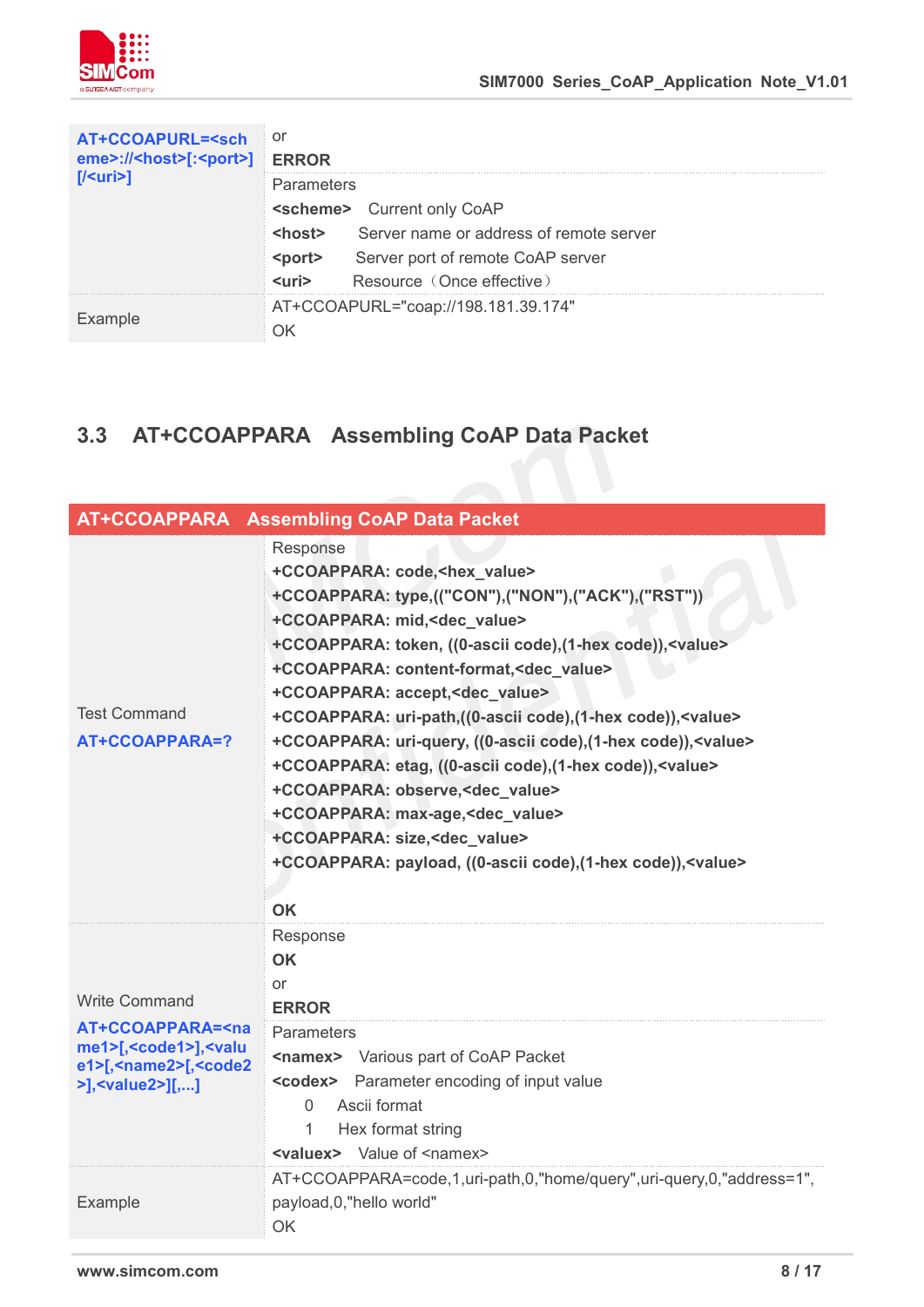

## <span id="page-8-0"></span>**3.4 AT+CCOAPACTION Operate CoAP Object**

| <b>AT+CCOAPACTION</b>                            | <b>Operate CoAP Object</b>                                                                  |
|--------------------------------------------------|---------------------------------------------------------------------------------------------|
|                                                  | Response                                                                                    |
| <b>Test Command</b>                              | +CCOAPACTION: <type>[,<value>]</value></type>                                               |
| <b>AT+CCOAPACTION=?</b>                          |                                                                                             |
|                                                  | <b>OK</b>                                                                                   |
|                                                  | Response                                                                                    |
|                                                  | If $<$ type $>=$ 4                                                                          |
|                                                  | +CCOAPACTION: 4, <num>,<mid></mid></num>                                                    |
|                                                  | <b>OK</b>                                                                                   |
|                                                  | If $<$ type $>=$ 5                                                                          |
|                                                  | OK                                                                                          |
|                                                  | or                                                                                          |
|                                                  | <b>ERROR</b>                                                                                |
|                                                  | Parameters                                                                                  |
| <b>Write Command</b>                             | <type> Operation type</type>                                                                |
|                                                  | 4 Query current receiving queue information                                                 |
| <b>AT+CCOAPACTION=<t< b=""><br/>ype&gt;</t<></b> | Clear the receive queue<br>5                                                                |
|                                                  | <num> Number of packets of the current receiving queue CoAP</num>                           |
|                                                  | <mid> Receive the mid of the first CoAP packet in the queue</mid>                           |
|                                                  |                                                                                             |
|                                                  | <b>Unsolicited Result Codes</b>                                                             |
|                                                  | The receiving queue has enough space to store the unprocessed data                          |
|                                                  | packets of the protocol stack and will report it automatically.                             |
|                                                  | +CCOAPRCV: <mid>,<packet size="">,<payload size=""><br/>Parameters</payload></packet></mid> |
|                                                  | <mid><br/>Message id of the received packet</mid>                                           |
|                                                  | The size of the received CoAP packet<br><packet size=""></packet>                           |
|                                                  | <payload size=""> Received CoAP packet payload size</payload>                               |
|                                                  | Response                                                                                    |
|                                                  | +CCOAPACTION: 0, <mid></mid>                                                                |
|                                                  |                                                                                             |
|                                                  | <b>OK</b>                                                                                   |
| <b>Execution Command</b>                         | or                                                                                          |
| <b>AT+CCOAPACTION</b>                            | <b>ERROR</b>                                                                                |
|                                                  | Parameters                                                                                  |
|                                                  | <mid> Message ID of the sent message</mid>                                                  |
|                                                  |                                                                                             |
|                                                  | <b>Unsolicited Result Codes</b>                                                             |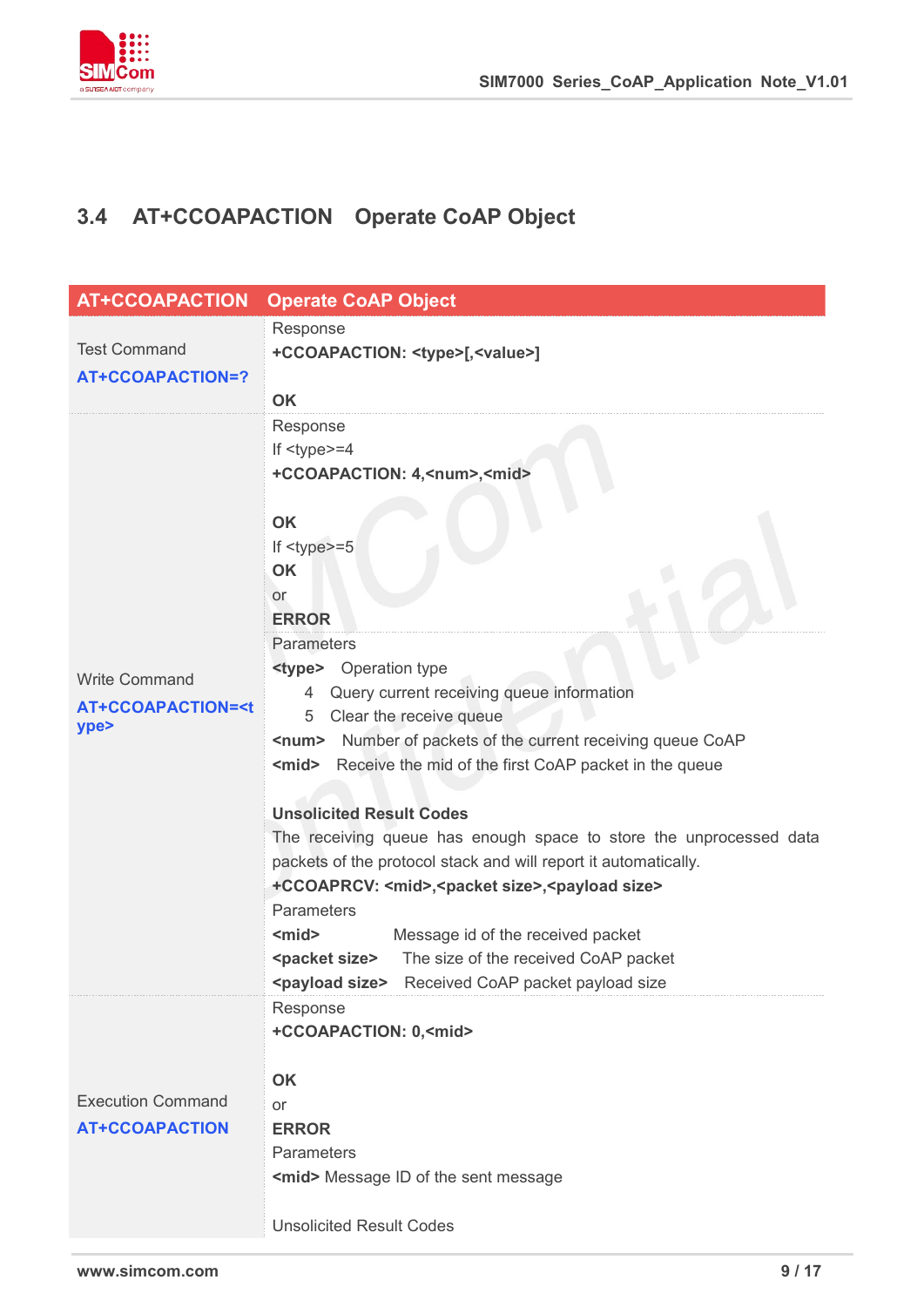

|         | +CCOAPACTION: <type>[,<mid>]</mid></type>                                  |
|---------|----------------------------------------------------------------------------|
|         | <b>Parameters</b>                                                          |
|         | <type></type>                                                              |
|         | Indicates that the receive queue is full<br>1                              |
|         | Indicates that the mid CoAP response packet receives timeout<br>2          |
|         | CoAP socket error<br>3                                                     |
|         | $mid$<br>Message ID                                                        |
|         | Receive the mid of the first CoAP packet in the queue( If <type>=1)</type> |
|         | Mid of Timeout packet(If <type>=2)</type>                                  |
|         | AT+CCOAPACTION                                                             |
|         | +CCOAPACTION: 0,1                                                          |
|         |                                                                            |
| Example | <b>OK</b>                                                                  |
|         | AT+CCOAPACTION=4                                                           |
|         | +CCOAPACTION: 4,1,2                                                        |
|         |                                                                            |
|         | OK                                                                         |

# <span id="page-9-0"></span>**3.5 AT+CCOAPHEAD Read Head of CoAP Packet**

| <b>AT+CCOAPHEAD</b>                               | <b>Read Head of CoAP Packet</b>                                                                                                                       |
|---------------------------------------------------|-------------------------------------------------------------------------------------------------------------------------------------------------------|
|                                                   | Response                                                                                                                                              |
| <b>Test Command</b>                               | +CCOAPREAD: <mid>,((0-printconvert),(1-print raw))</mid>                                                                                              |
| AT+CCOAPHEAD=?                                    |                                                                                                                                                       |
|                                                   | OK                                                                                                                                                    |
|                                                   | Response                                                                                                                                              |
|                                                   | If <convert>=1</convert>                                                                                                                              |
|                                                   | +CCOAPHEAD:                                                                                                                                           |
|                                                   | <convert>,<ver>,<type>,<tkl>,<code>,<mid>,<token>,<content-format< td=""></content-format<></token></mid></code></tkl></type></ver></convert>         |
|                                                   | >, <max-age>,<etag>,<accept>,<if-match>,<if-none-match>,<uri-host>,</uri-host></if-none-match></if-match></accept></etag></max-age>                   |
|                                                   | <uri-port>,<uri-path>,<uri-query>,<location-path>,<location-query>,<p< td=""></p<></location-query></location-path></uri-query></uri-path></uri-port> |
|                                                   | roxy-uri>, <observe>,<br/>block2&gt;,<br/>block1&gt;,<size></size></observe>                                                                          |
| <b>Write Command</b>                              |                                                                                                                                                       |
| AT+CCOAPHEAD= <mi< td=""><td><b>OK</b></td></mi<> | <b>OK</b>                                                                                                                                             |
| d>, <convert></convert>                           | If $\leq$ convert $\geq$ =0                                                                                                                           |
|                                                   | +CCOAPHEAD: < convert>, < length>, < data>                                                                                                            |
|                                                   |                                                                                                                                                       |
|                                                   | <b>OK</b>                                                                                                                                             |
|                                                   | or                                                                                                                                                    |
|                                                   | <b>ERROR</b>                                                                                                                                          |
|                                                   | Parameters                                                                                                                                            |
|                                                   | The message id of the CoAP packet will be read<br>$mid$                                                                                               |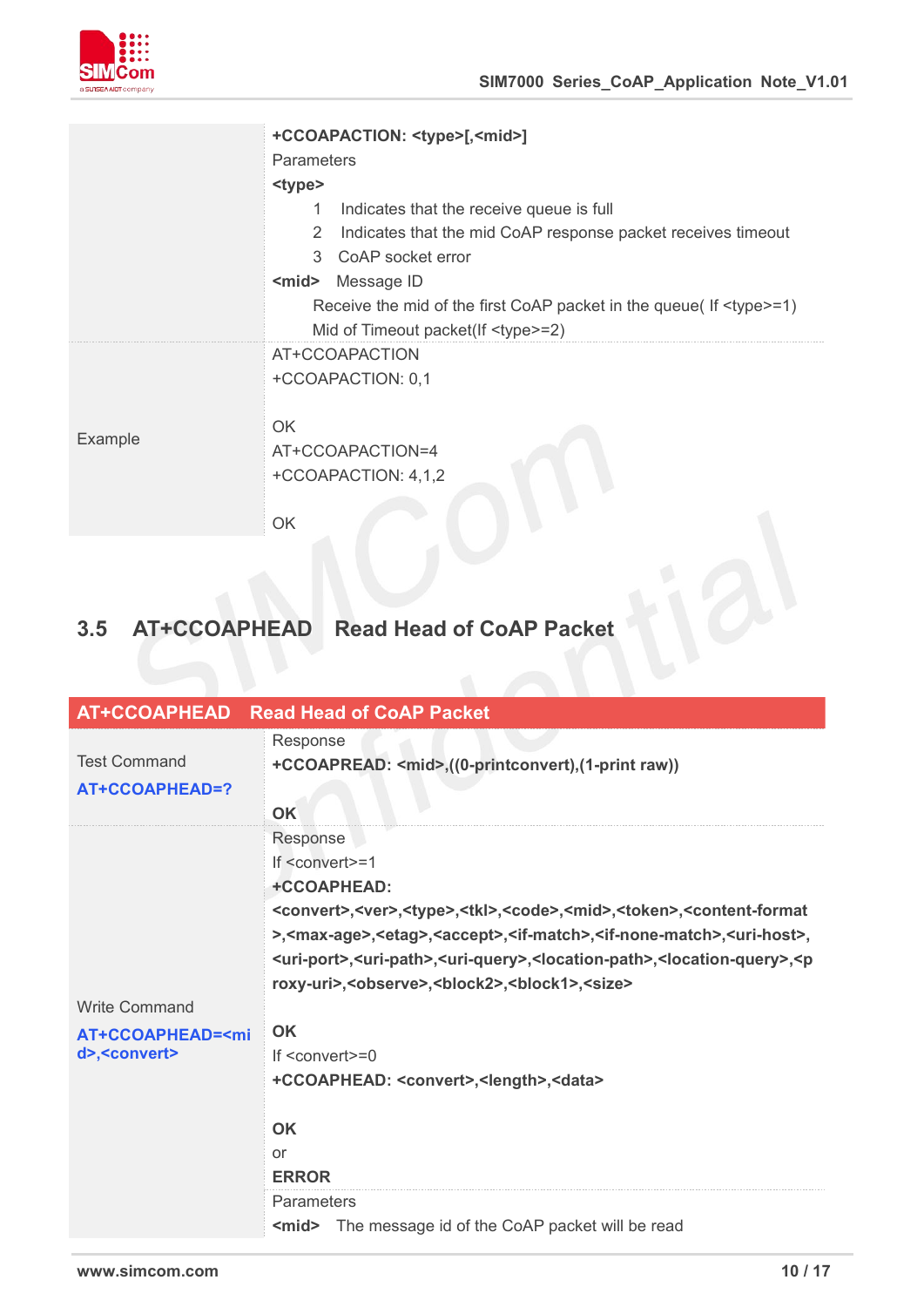

|         | <convert></convert>                   |
|---------|---------------------------------------|
|         | 0 Print data in raw mode              |
|         | 1 Print data after parsing            |
|         | <length> length of CoAP head</length> |
|         | Data of CoAP head<br>$<$ data $>$     |
|         | AT+CCOAPHEAD=1,1                      |
| Example | +CCOAPHEAD: $1,1,2,0,4.04,1,,0,,$     |
|         |                                       |

## <span id="page-10-0"></span>**3.6 AT+CCOAPREAD Read Data of CoAP Packet**

|                                                   | AT+CCOAPREAD Read Data of CoAP Packet       |
|---------------------------------------------------|---------------------------------------------|
|                                                   | Response                                    |
| <b>Test Command</b>                               | +CCOAPHEAD: <mid></mid>                     |
| AT+CCOAPREAD=?                                    |                                             |
|                                                   | OK                                          |
|                                                   | Response                                    |
|                                                   | +CCOAPREAD: <length>,<data></data></length> |
|                                                   |                                             |
| <b>Write Command</b>                              | <b>OK</b>                                   |
| AT+CCOAPREAD= <mi< td=""><td><b>or</b></td></mi<> | <b>or</b>                                   |
| d >                                               | <b>ERROR</b>                                |
|                                                   | Parameters                                  |
|                                                   | <length><br/>Length of packet</length>      |
|                                                   | Data of packet<br><data></data>             |
| Example                                           |                                             |

## <span id="page-10-1"></span>**3.7 AT+CCOAPTERM Delete CoAP Object**

|                          | AT+CCOAPTERM Delete CoAP Object |
|--------------------------|---------------------------------|
| <b>Test Command</b>      | Response                        |
| AT+CCOAPTERM=?           | <b>OK</b>                       |
|                          | Response                        |
| <b>Execution Command</b> | OK                              |
| <b>AT+CCOAPTERM</b>      | or                              |
|                          | <b>FRROR</b>                    |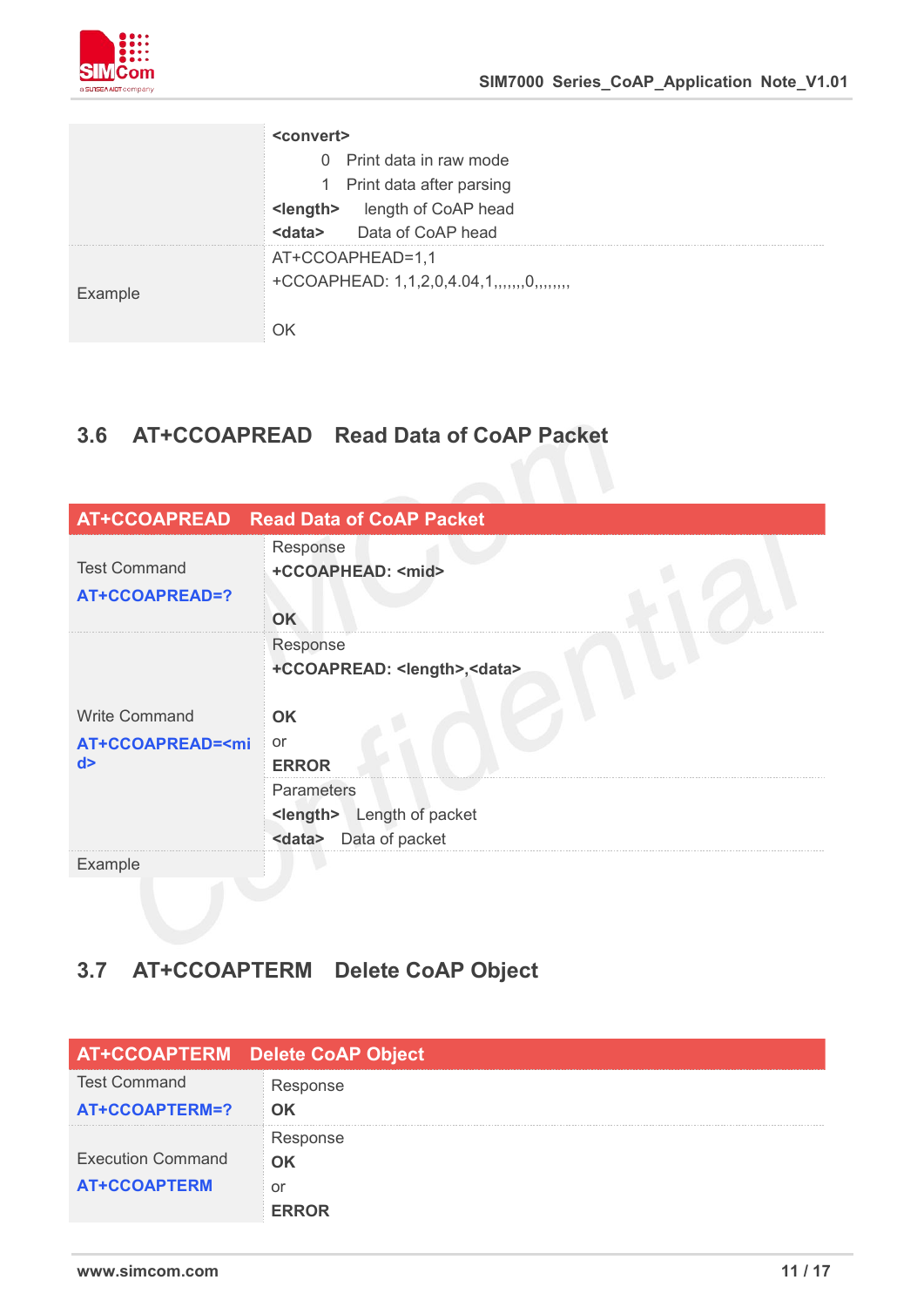

Example

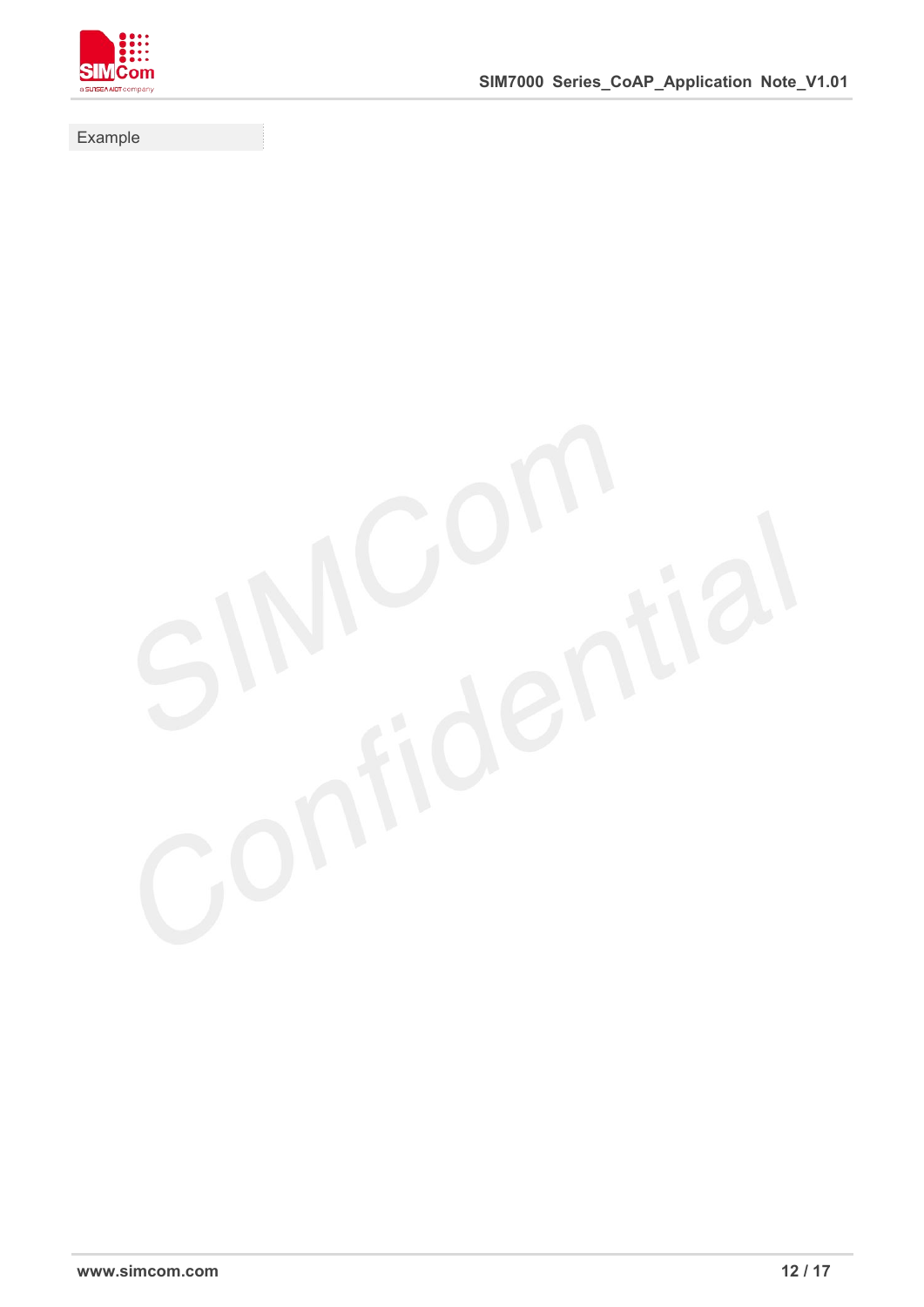

## <span id="page-12-0"></span>**4 Bearer Configuration**

Usually module will register PS service automatically.

## <span id="page-12-1"></span>**4.1 PDN Auto-activation**

**//Example of PDN Auto-activation.**

**AT+CPIN?** *//Check SIM card status* **+CPIN: READY OK AT+CGDCONT=1,"IP",""** //Configure APN for registration when needed **OK AT+CSQ** //Check RF signal **+CSQ: 27,99 OK AT+CGATT?** //Check PS service. **+CGATT: 1 OK** //1 indicates PS has attached. **AT+COPS? +COPS: 0,0,"CHN-CT",9 OK** //Query Network information, operator and network mode 9, NB-IOT network **AT+CGNAPN** *//Query the APN delivered by the network after the* CAT-M or NB-IOT network is successfully registered. **+CGNAPN: 1,"ctnb" OK** //"ctnb" is APN delivered by the CAT-M or NB-IOT network. APN is empty under the GSM network. **AT+CNCFG=1,"ctnb","cdma","1234"** //Before activation please use AT+CNCFG to set APN\user name\password if needed. **OK AT+CNACT=1 OK** //Activate network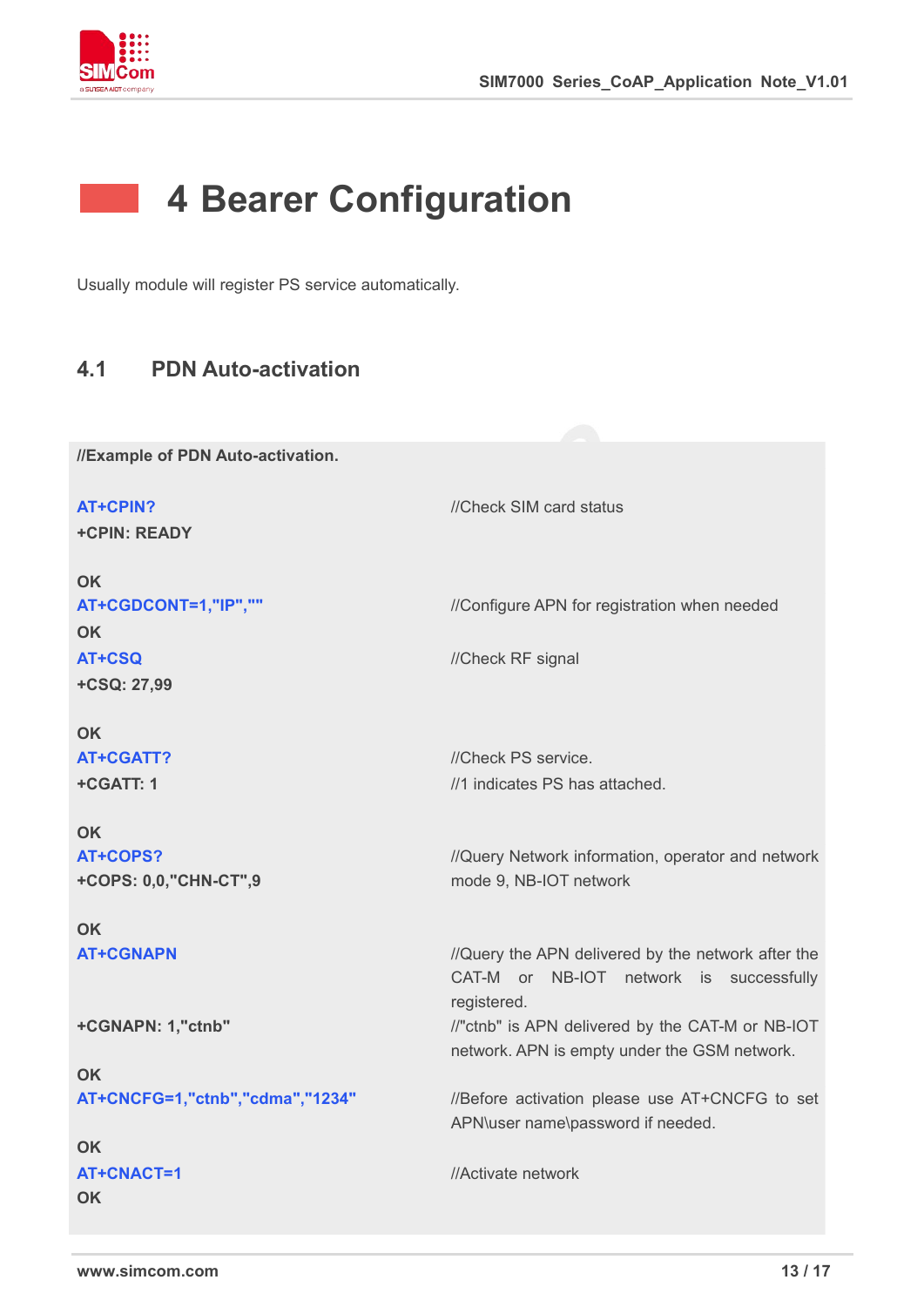

#### **+APP PDP: ACTIVE AT+CNACT? +CNACT: 0,1,"10.94.36.44"**

//Get local IP

**OK**

## <span id="page-13-0"></span>**4.2 APN Manual configuration**

If not attached automatically, could configure correct APN setting.

| //Example of APN Manual configuration. |                                                                                                              |
|----------------------------------------|--------------------------------------------------------------------------------------------------------------|
| AT+CFUN=0                              | //Disable RF                                                                                                 |
| <b>+CPIN: NOT READY</b>                |                                                                                                              |
| <b>OK</b>                              |                                                                                                              |
| AT+CGDCONT=1,"IP","ctnb"               | //Set the APN manually                                                                                       |
| <b>OK</b>                              |                                                                                                              |
| AT+CFUN=1                              | //Enable RF                                                                                                  |
| <b>OK</b>                              |                                                                                                              |
| +CPIN: READY                           |                                                                                                              |
| AT+CGATT?                              | //Check PS service.                                                                                          |
| +CGATT: 1                              | //1 indicates PS has attached.                                                                               |
| <b>OK</b>                              |                                                                                                              |
| <b>AT+CGNAPN</b>                       | //Query the APN delivered by the network after the<br>CAT-M or NB-IOT network is successfully<br>registered. |
| +CGNAPN: 1,"ctnb"                      | //"ctnb" is APN delivered by the CAT-M or NB-IOT                                                             |
| <b>OK</b>                              | network. APN is empty under the GSM network.                                                                 |
| AT+CNCFG=1,"ctnb","cdma","1234"        | //Before activation please use AT+CNCFG to set<br>APN\user name\password if needed.                          |
| <b>OK</b>                              |                                                                                                              |
| AT+CNACT=1                             | //Activate network                                                                                           |
| <b>OK</b>                              |                                                                                                              |
| <b>+APP PDP: ACTIVE</b>                |                                                                                                              |
| <b>AT+CNACT?</b>                       | //Get local IP                                                                                               |
| +CNACT: 0,1,"10.94.36.44"              |                                                                                                              |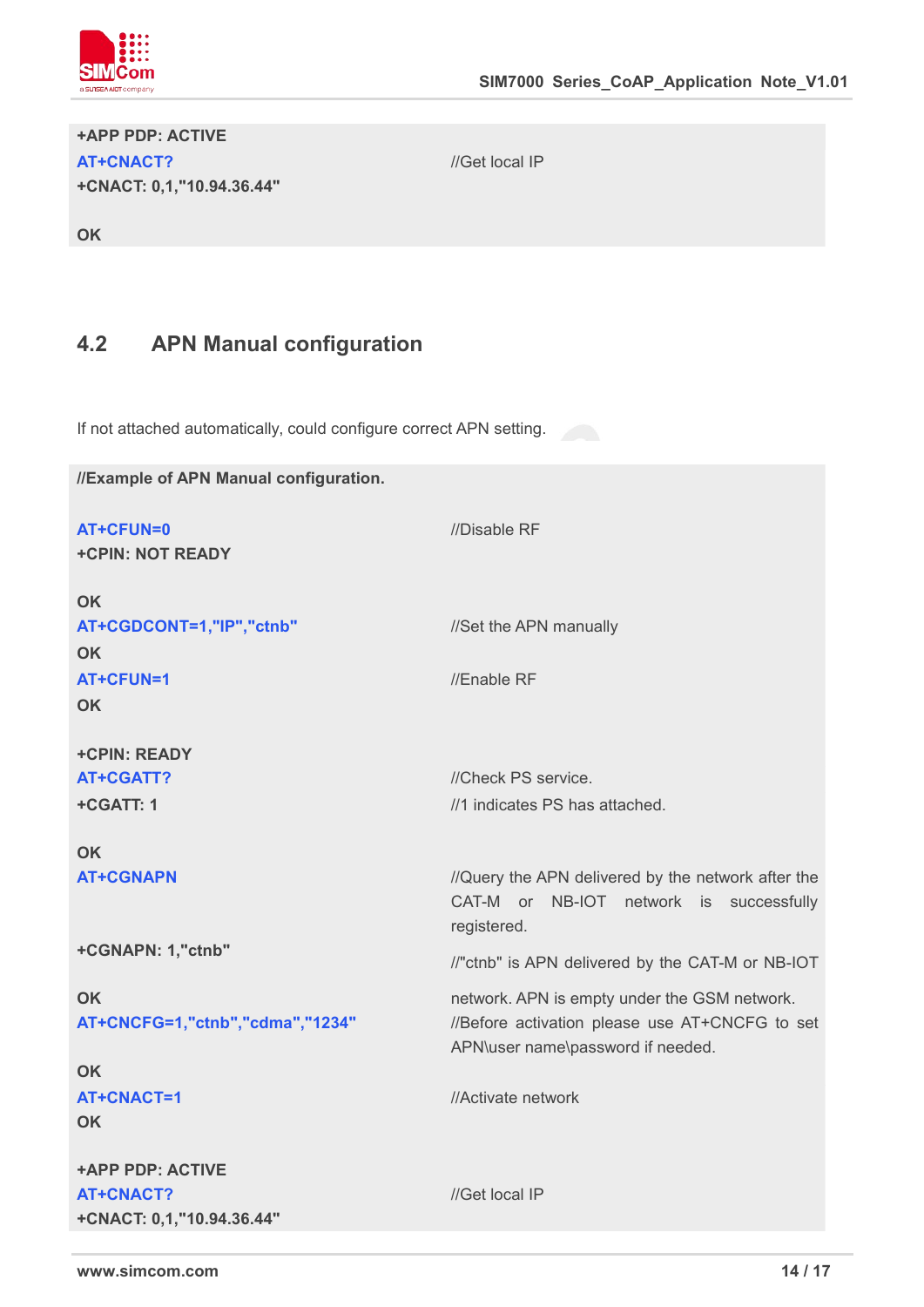

#### **OK**

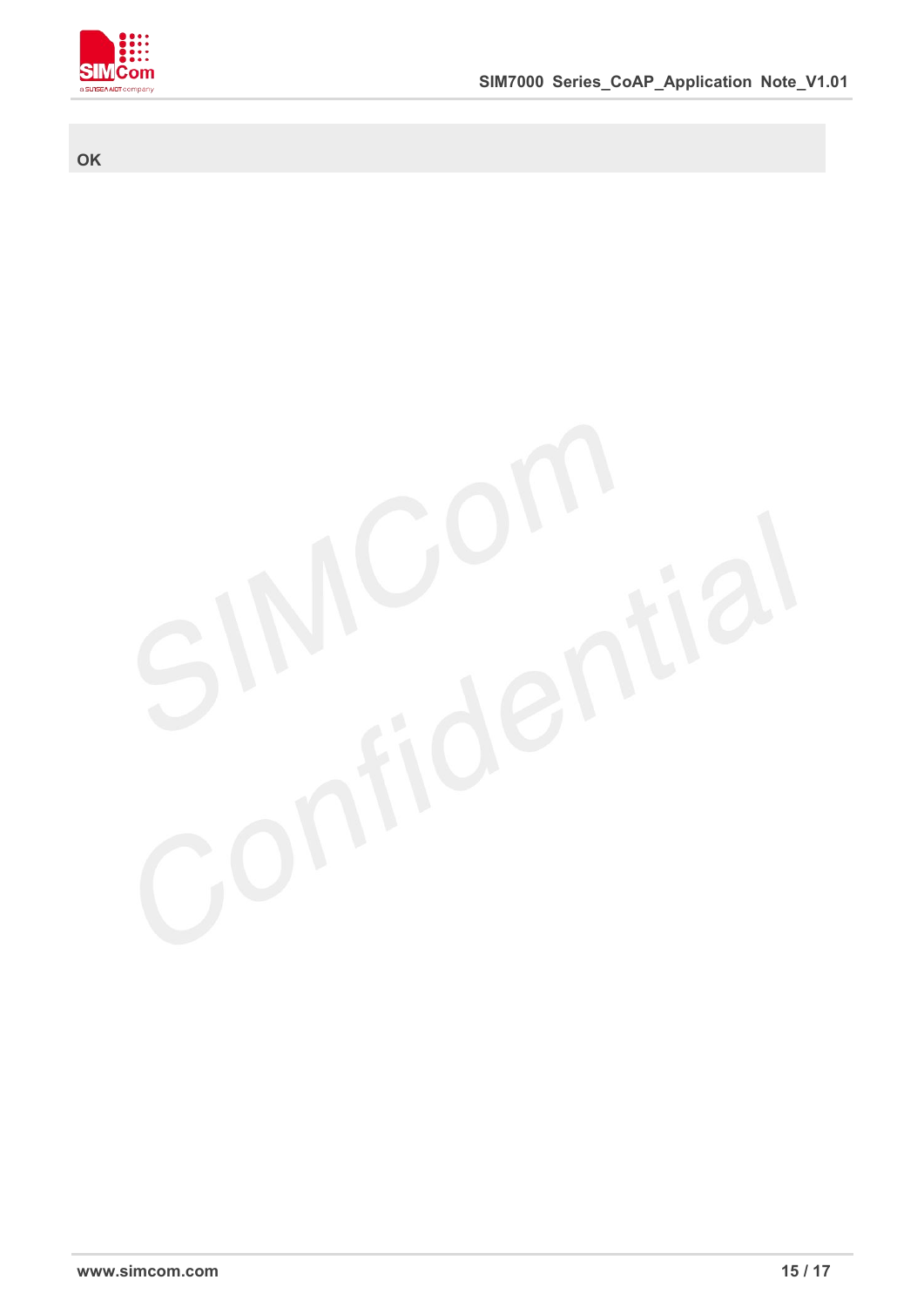

## <span id="page-15-0"></span>**5 CoAP Examples**

| //Example of CoAP                                                                                        |                                                                                                                                            |
|----------------------------------------------------------------------------------------------------------|--------------------------------------------------------------------------------------------------------------------------------------------|
| AT+CNACT=1,"cmnet"                                                                                       | //Open data connection, the parameter "cmnet" is<br>APN. This parameter needs to set different APN<br>values according to different cards. |
| <b>OK</b>                                                                                                |                                                                                                                                            |
| <b>+APP PDP: ACTIVE</b>                                                                                  |                                                                                                                                            |
| <b>AT+CCOAPINIT</b>                                                                                      | //Create CoAP object                                                                                                                       |
| <b>OK</b>                                                                                                |                                                                                                                                            |
| AT+CCOAPURL="coap://198.181.39.174"                                                                      | //Configure CoAP URL                                                                                                                       |
| <b>OK</b>                                                                                                |                                                                                                                                            |
| AT+CCOAPPARA=code,1,uri-path,0,"home/qu<br>ery", uri-query, 0, "address=1", payload, 0, "hello<br>world" | //Assembling CoAP data packet                                                                                                              |
| <b>OK</b>                                                                                                |                                                                                                                                            |
| <b>AT+CCOAPACTION</b>                                                                                    | //Send data                                                                                                                                |
| +CCOAPACTION: 0,1                                                                                        | //Message id is 1                                                                                                                          |
| <b>OK</b>                                                                                                |                                                                                                                                            |
| +CCOAPRECV: 1,14,9                                                                                       | //Received data, Message id is 1, data length is 14<br>bytes, data payload is 9 bytes.                                                     |
| AT+CCOAPACTION=4                                                                                         | //Get receive queen.                                                                                                                       |
| +CCOAPACTION: 4,1,1                                                                                      | //The current receive queue has a total of 1 data<br>packet, and the first packet id is 1.                                                 |
| <b>OK</b>                                                                                                |                                                                                                                                            |
| AT+CCOAPHEAD=1,1                                                                                         | //Read the packet header with message id of 1<br>and print it parsed.                                                                      |
| +CCOAPHEAD: 1,1,2,0,4.04,1,,,,,,,0,,,,,,,,,,,                                                            |                                                                                                                                            |
| <b>OK</b>                                                                                                |                                                                                                                                            |
| AT+CCOAPREAD=1                                                                                           | //Read the receive packet payload with message<br>id of 1.                                                                                 |
| +CCOAPREAD: 9, Not Found                                                                                 | The total byte length is 9 and the content is Not<br>Found.                                                                                |
| <b>OK</b>                                                                                                |                                                                                                                                            |
| <b>AT+CCOAPTERM</b>                                                                                      | //Delete CoAP Object                                                                                                                       |
| <b>OK</b>                                                                                                |                                                                                                                                            |
| <b>AT+CNACT=0</b>                                                                                        | //Disconnect data connection                                                                                                               |
|                                                                                                          |                                                                                                                                            |